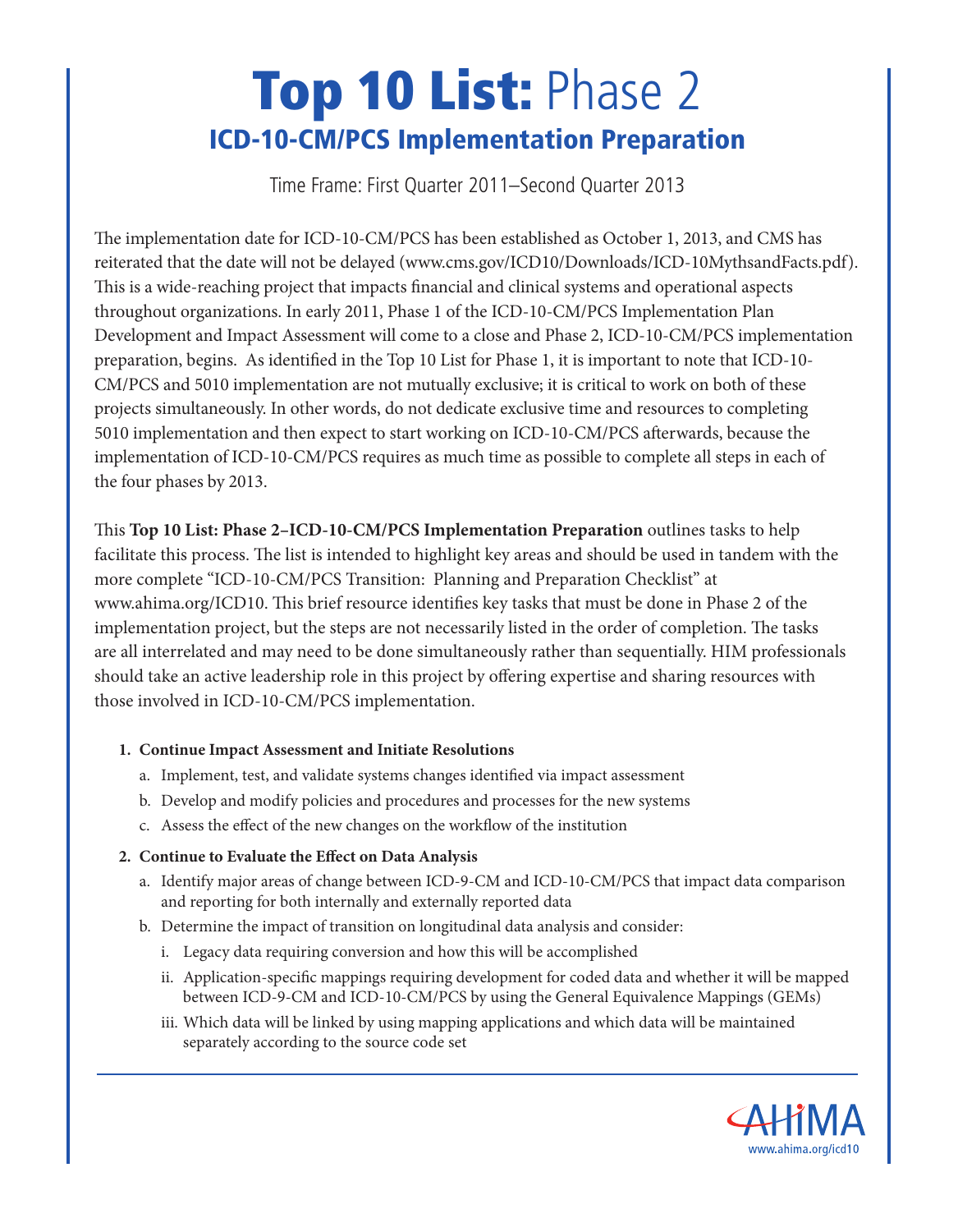# **Page 2**

**Top 10 List:** Phase 2–ICD-10-CM/PCS Implementation Preparation

#### **2. Continue to Evaluate the Effect on Data Analysis** *(continued)*

- c. Provide information on the use of the GEMs to personnel who will be involved in data-conversion projects
- d. Identify the business associate's process for applying GEMs to determine appropriate interpretation

#### **3. Monitor Business Associate Readiness (including payers, providers, system vendors, and electronic data interchange trading partners)**

- a. Follow up periodically on the readiness status of business associates for updates on ICD-10 transition progress
- b. Use the AHIMA vendor questionnaire when working with vendors
- c. Identify any changes to the readiness timeline communicated during Phase 1

#### **4. Implement the Training/Education Plan Identified During the Impact Assessment**

- a. Continue educating coding staff on ICD-10 code sets and guidelines, biomedical sciences, and pharmacology
- b. Begin educating all others based upon timelines and roles concerning:
	- i. Characteristics of ICD-10-CM/PCS
	- ii. ICD-10-CM Official Guidelines for Coding and Reporting and ICD-10-PCS Coding Guidelines
	- iii. Data comparability issues
	- iv. Quality reporting
	- v. GEMs and their role in the transition process

#### **5. Update and Reassess the Project**

- a. Review and update internal timelines and project plans
- b. Make necessary staffing adjustments to complete identified tasks
- c. Perform budget assessment review and adjust as needed

#### **6. Continue to Assess Clinical Documentation Improvement (CDI) Practices**

- a. Evaluate the detail and quality of medical record documentation
- b. Implement and monitor documentation improvement strategies
	- i. Continue to collaborate with physicians
	- ii. Provide training on CDI to providers
- c. Assess vendor-supported CDI tools

#### **7. Review the Potential Reimbursement Impact During Transition**

- a. Evaluate potential diagnosis-related groups shifts and case mix index changes
- b. Actively establish correspondence with payers concerning possible revisions in reimbursement schedules and policies, paying careful attention to conversion policies
- c. Discuss individual payers' mapping strategy
- d. Analyze the impact on reimbursement due to improved clinical documentation